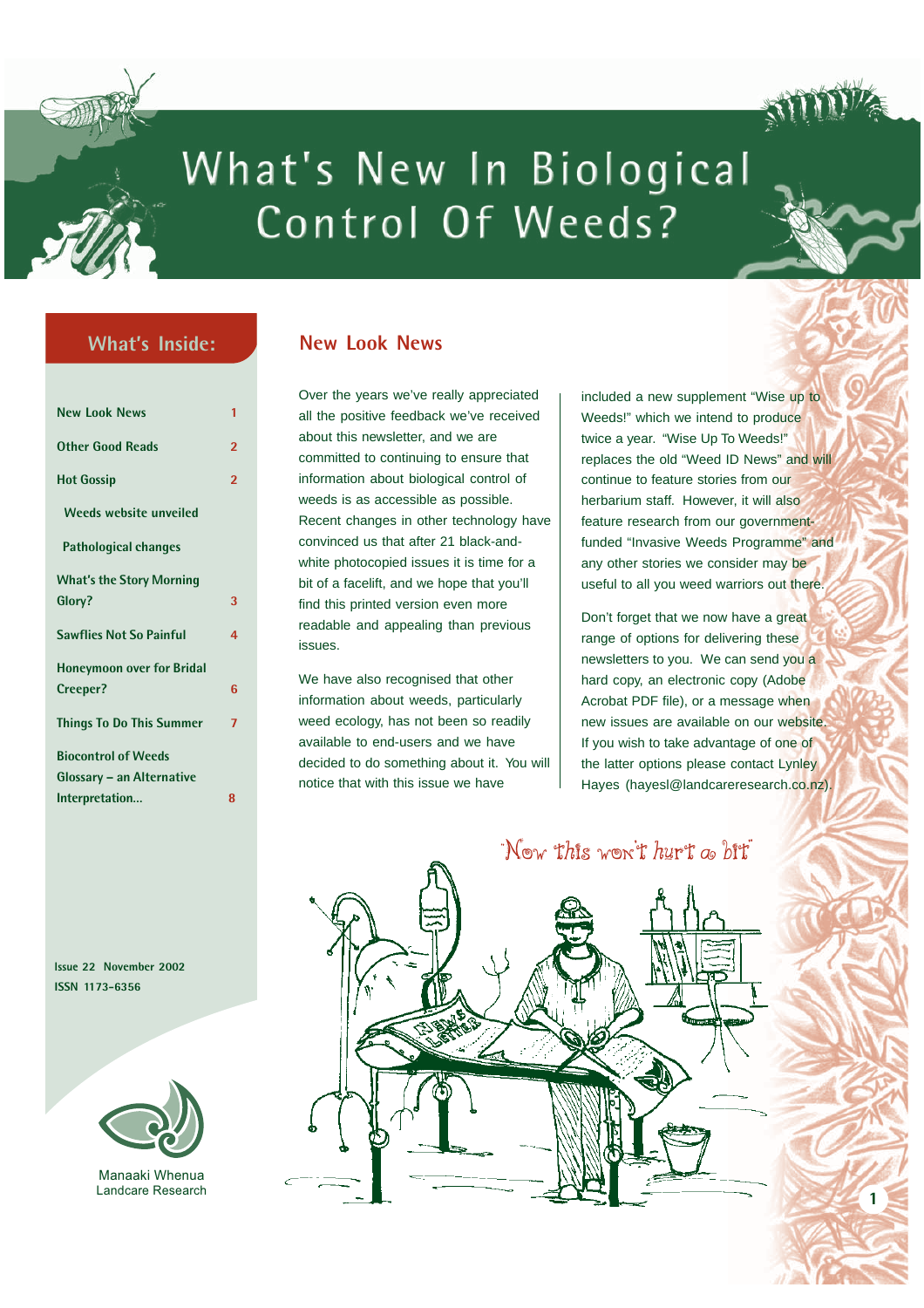## **Other Good Reads**

Landcare Research also puts out other newsletters that you may not be aware of. "Stowaways" is produced annually by Jacqueline Beggs and features articles about invasive invertebrates already present in New Zealand, as well as species that have the potential to wreak havoc should they arrive. "Vertebrate Pest Research" (formerly "Possum Research News") is produced 2–3 times a year by Caroline Thomson and Jim Coleman and features articles on our mammalian pest research. "Discovery" is produced quarterly by Diana Leufkens and provides updates on a range of projects, across the spectrum of Landcare Research's activities, in a single publication to help busy people involved in environmental and resource management to keep up with the state of play. "Te Taio" is a brand new publication that we will be producing twice a year to inform people about the latest thinking on threats to and ways of protecting biodiversity. All of these publications will be made

available on our website (www.landcareresearch.co.nz/ publications/newsletters). However, if you would like to receive a hard copy, please notify the following people:

"**Stowaways" –** Jo Rees, Landcare Research, Private Bag 6, Nelson, [\(reesj@landcareresearch.co.nz\)](mailto:reesj@landcareresearch.co.nz) **"Vertebrate Pest Research**

## **News" –**

Caroline Thomson, Landcare Research, PO Box 69, Lincoln, [\(thomsonc@landcare](mailto:thomsonc@landcareresearch.co.nz) research.co.nz)

**2**

**"Discovery" –** Diana Leufkens, Landcare Research, PO Box 40, Lincoln,([leufkensd@landcare](mailto:leufkensd@landcareresearch.co.nz) [research.co.nz\)](mailto:leufkensd@landcareresearch.co.nz)

"**Te Taio**" – Sue Gibb, Landcare Research, PO Box 69, Lincoln, ([gibbs@landcareresearch.co.n](mailto:gibbs@landcareresearch.co.nz)z)

#### **Hot Gossip**

Landcare Research has recently upgraded its **website** and staff in the Invasive Weeds Programme are working on substantially improving the amount of information available about our invasive weed research in general, and biological control in particular. After consulting with a number of end-users about what would be useful to them, **Chrys Horn** has made a start on this large undertaking (see [http://](http://www.landcareresearch.co.nz) [www.landcareresearch.co.nz/](http://www.landcareresearch.co.nz) [research/biosecurity/weeds\).](http://www.landcareresearch.co.nz) It is our intention to eventually make the whole of "The Biological Control of Weeds Book" available online, as well as relevant scientific papers, reports, and links to other useful websites. We also hope to be able to produce a regularly updated summary about how all our biological control programmes are progressing nationwide. If you have any feedback or suggestions for improvements please contact Chrys [\(hornc@landcareresearch.co.nz\).](mailto:hornc@landcareresearch.co.nz)

**Jane Barton (née Fröhlich)** has made a move away from the big smoke to life down on the farm near Te Kuiti. Jane will still be working for us on a contract basis and her new contact details are: Jane Barton, Mairoa, RD5, Te Kuiti (Ph 07 877 8252, email [jane.barton@ihug.co](mailto:jane.barton@ihug.co.nz) [.nz\).](mailto:jane.barton@ihug.co.nz) Because the pathology component of our biological control programmes seems to be growing in importance (most new projects these days feature plant diseases as promising prospective agents) we are in the process of finding another pathologist to join our Auckland-based team.

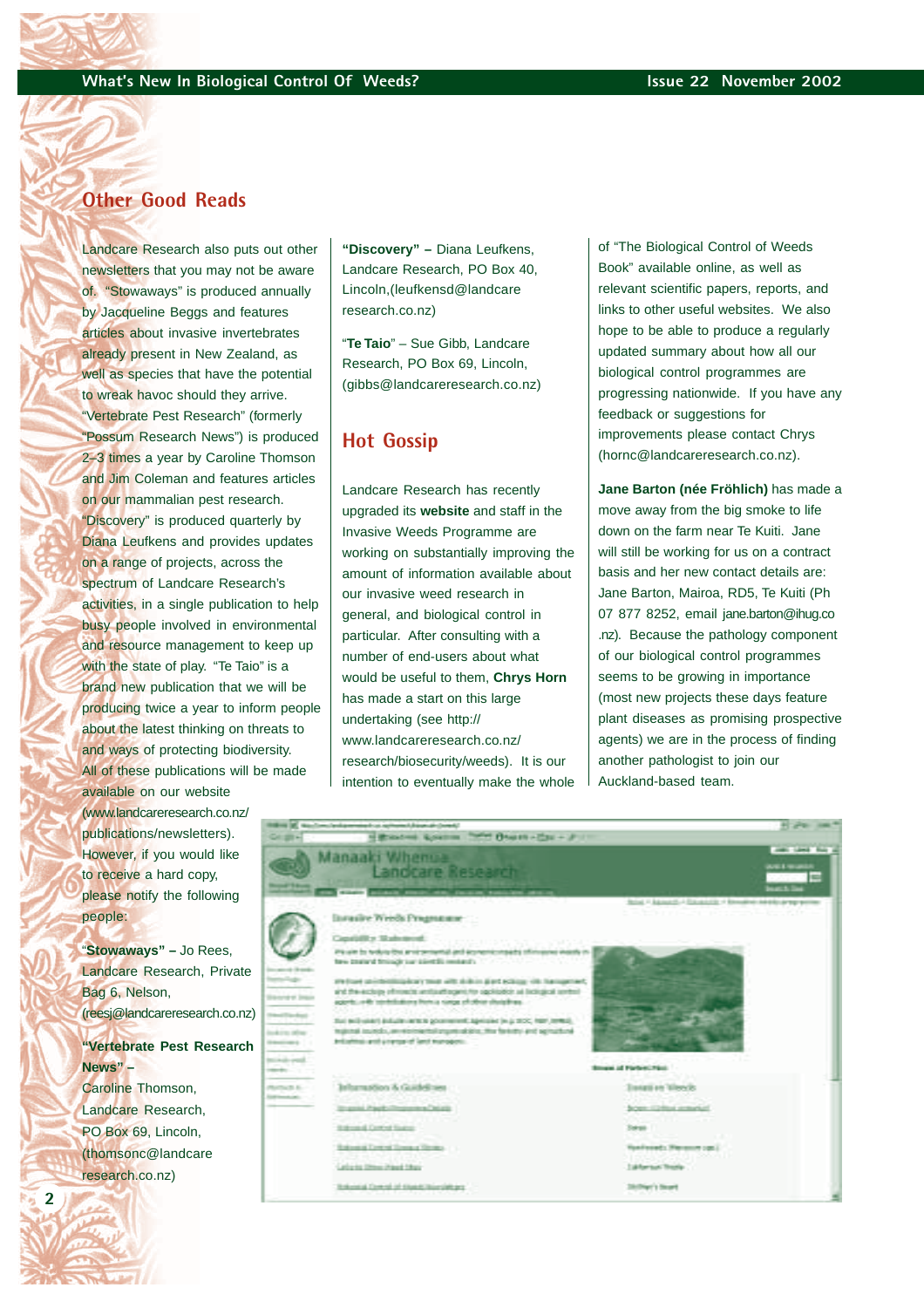## **What's the Story Morning Glory?**

Recently we were asked to investigate the possibility of a biological control programme for that ever so striking but naughty climber, blue morning glory (Ipomaea indica). Blue morning glory, like so many of our weeds today, was introduced as an ornamental and widely grown for its abundant attractive flowers, which start off a purplish-blue colour and later fade to pink. The plant was first recorded as having escaped into the wild in 1950 and is now commonly found in coastal and largely frost-free areas of the North Island and northern South Island. Like other weedy climbers blue morning glory can be so vigorous that it smothers trees and shrubs, and threatens bush remnants. It spreads vegetatively, rooting easily from stem fragments, and can therefore be accidentally spread by people who carelessly dispose of garden waste. The plant is also known to have produced seed at at least one site near Tauranga. Once established, blue morning glory can be difficult to eradicate. Current control methods are labour-intensive and follow-up treatments are usually required.

The Convolvulaceae, to which blue morning glory belongs, is a large cosmopolitan family including desirable species such as kumara (Ipomoea batatas) and moon flower (I. alba), other weeds (Convolvulus spp.), and five threatened New Zealand native species (Convolvulus fracto saxosa, C. verecundus subsp. verecundus, I. pes caprae ssp. brasiliensis, Calystegia marginata, and Wilsonia backhousei). "This means



that any potential biological control programme would require agents with a high level of host specificity," reports Peter McGregor, who researched this feasibility study.

Little is known about the natural enemies of blue morning glory. Tomato spotted wilt tospovirus (TSWV) is known to attack the plant but it would

"It's not clear exactly where we would need to look"

not be a suitable candidate as it also attacks tomatoes. Ipomaea yellow vein virus (IYVV) has been recorded from a single

blue morning glory plant, but little else is known about this pathogen at present. A white fly with a wide host range (Bemisia tabaci) is known to attack the plant, and several pests of sweet potato and other crops are known to cross over too, but none of these are likely to be suitable either. So for a biological control programme to go ahead, one of the first tasks would be to survey the plant in its native

range to find more-specific natural enemies.

"It's not clear exactly where we would need to look," revealed Peter. Blue morning glory has been widely grown as an ornamental for a long time throughout tropical and temperate parts of the world and there is some uncertainly over its native range. Probably the best places to search would be in the Pacific region. South America and parts of Asia with a similar climate to here. One encouraging prospect is that blue morning glory and kūmara are both widely grown in the Pacific so it should not be difficult to find out if any prospective agents also attack kūmara.

So in summary a biological control programme seems feasible provided suitable, highly specific agents could be found that would not attack kumara or closely related native species. Anyone planning a cruise round the Pacific in the near future?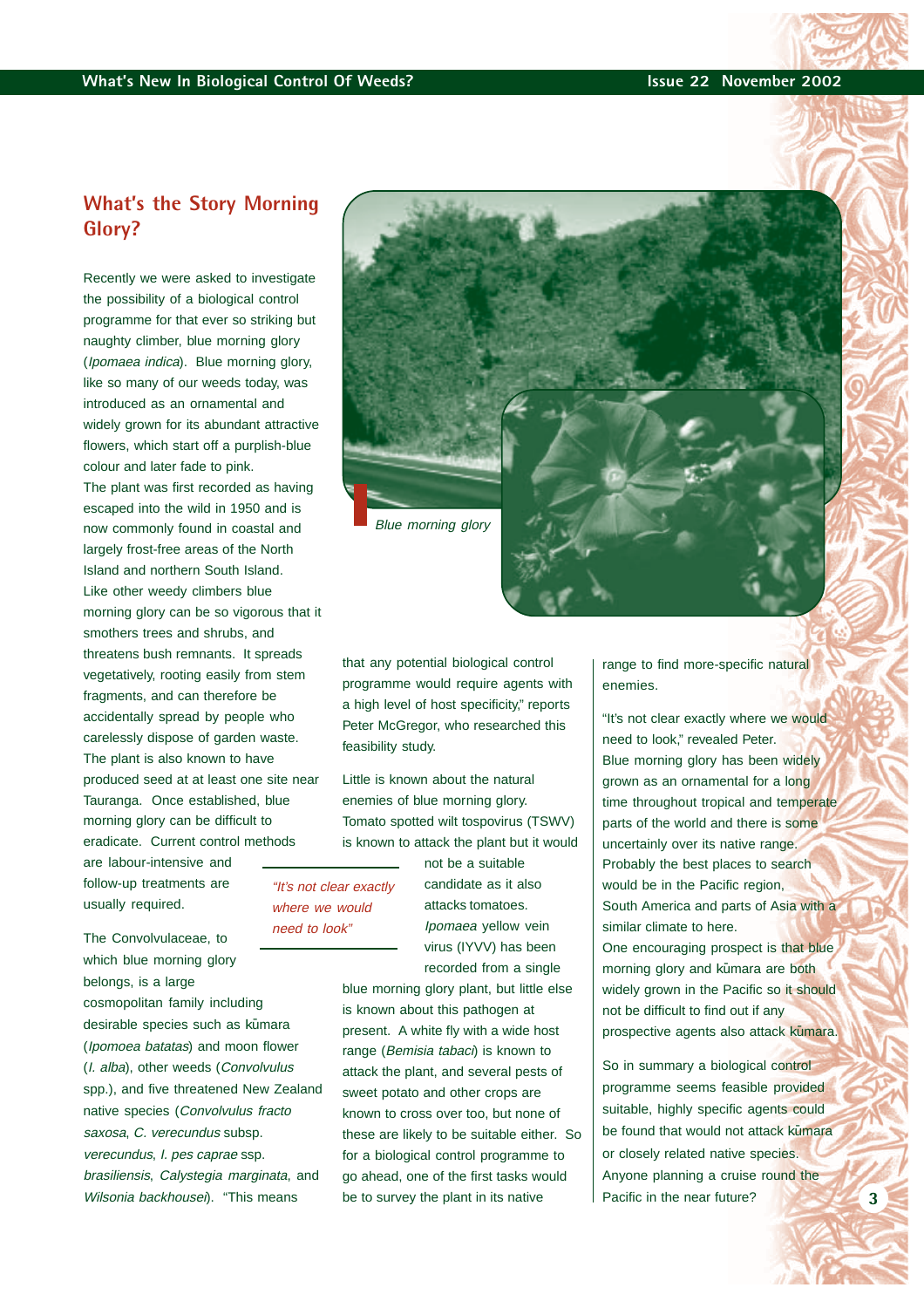## **Sawflies Not So Painful**

This time last year we nearly washed our hands of old man's beard sawflies (Monophadnus spinolae) after several years of struggling to mass-rear them without much success. No one has ever attempted to mass-rear this insect before, so it has been a case of trial and error, based on our considerable previous experience with lots of other insect species.

We ran up against some tricky obstacles. The larvae would complete development and burrow down into the soil to pupate, and were often never seen again. Like many insects they can delay emergence for a whole year as a survival strategy, but we also seemed to get high mortality at this stage. We also had major

problems producing enough females.

Commonly the sex ratio of a new generation of flies would be skewed to around 14–15 males for each female. As anyone who has ever embarked on a breeding programme for any kind of animal knows, you need lots of females and only a few males and the other way round just doesn't get you anywhere fast! So if we ended up with anything at all, it was a bunch of frustrated and lonely male sawflies (the males usually come out first so they can pounce on any females as soon as they emerge) and equally frustrated

rearing staff.

"So if we ended up with anything at all, it was a bunch of frustrated and lonely male sawflies"

In the end we decided to make one last concerted effort, and after much soul-searching, consultation with other entomologists, throwing

around of ideas, experimentation, and 7 days a week of relentless slog, we are now getting some excellent results. Hugh Gourlay and Julia Wilson-Davy

have been responsible for unravelling the secret life of sawflies. "We now suspect that when females emerge and possibly detect pheromones released by other females close by, they may be triggered to lay mainly male eggs," revealed Julia. "We can get them to produce more female eggs by making sure that there are only males present, and we have got the ratio down to a more respectable 3–4 males for each female."

The rate of successful adult emergence has also been vastly improved. We now suspect that we probably didn't give large larvae a chance to burrow into soil early enough (rearing is mainly done on cut material not whole plants). "We have recognised that when the larvae suddenly become extremely active they are ready to pupate," explained Julia. This burst of activity helps the larvae to find a suitable pupation site, but it doesn't last long before the pupation process kicks in

> and they become immobile – if the larvae aren't safely tucked away in a suitable position by this time then they probably don't survive.

As you have been reading this story you may have been wondering why we are persisting with an insect that seems to be a hopeless breeder? After all, successful



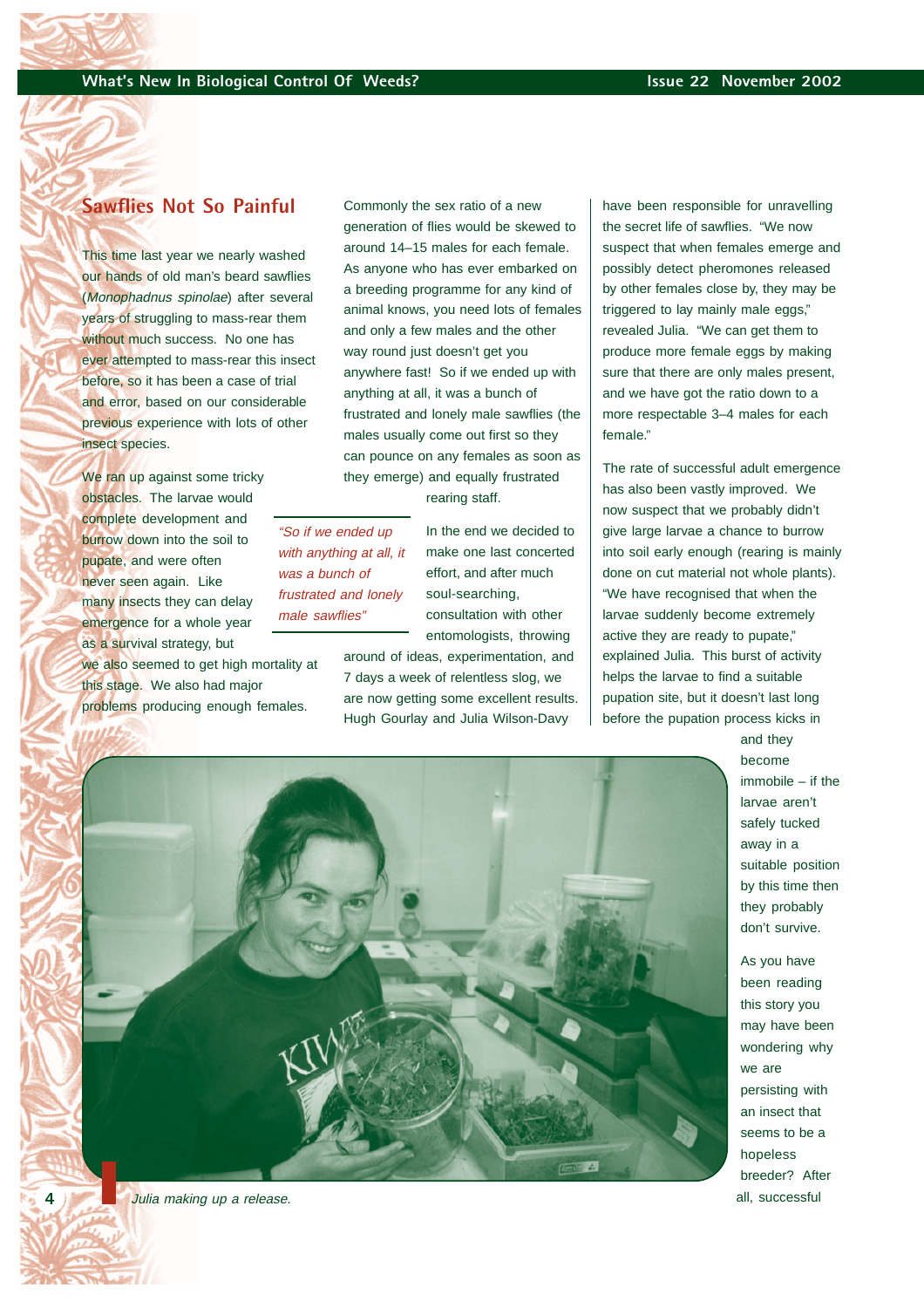

Plant in process of being stripped by sawflies.

control agents need to be fairly robust and able to build up damaging numbers within a respectable time frame. The problem here is probably not the insect itself, but our lack of understanding about their needs and the artificial conditions that we are keeping them in. Other classic examples where this has happened to us include the broom seed beetle (Bruchidius villosus) and the gorse pod moth (Cydia succedana), which we struggled to mass-rear but which have since gone on to be extremely prolific once released outdoors. The reality is that we don't have the luxury of 10 years to play with control agents and

find out what makes them tick before we are required to churn out thousands.

Up until this year the sawflies had only been released at two sites, close to Lincoln. The first site suffered a major flood soon after and was subsequently cleared. It is too soon to know the fate of the other site, but enthusiastic weed busters may have compromised establishment by

#### **What constitutes a suitable release site for sawflies?**

Choose a site that is not near a river or on an area of land that is prone to flooding. Select an old man's beard infestation that covers the ground in several layers of leaves and vines. The site should not be too shady and should have good drainage. Do not choose a site where the old man's beard grows up into the trees only and does not cover a large area of the ground.



unexpectedly chopping down some of the vines. In August we made three experimental releases as we had sawflies coming out our ears and needed to offload some – we are not sure whether releasing the flies this early in the spring will be successful or not. By the time you read this we will have made five official releases and will be close to making a couple more. We intend to keep the rearing programme fired up to full throttle for at least another year so that we can provide sawflies to all those who want them in the near future.

#### **Training Workshops**

There are still some spaces available on our advanced biological control of weeds workshops at Auckland (20-21st February 2003) and Lincoln (3-4<sup>th</sup> April 2003).

Please contact Lynley Hayes [\(hayesl@landcareresearch.co.nz](mailto:hayesl@landcareresearch.co.nz) or Ph 03 3256 701 ext 3808) if you might be interested in attending one of these courses.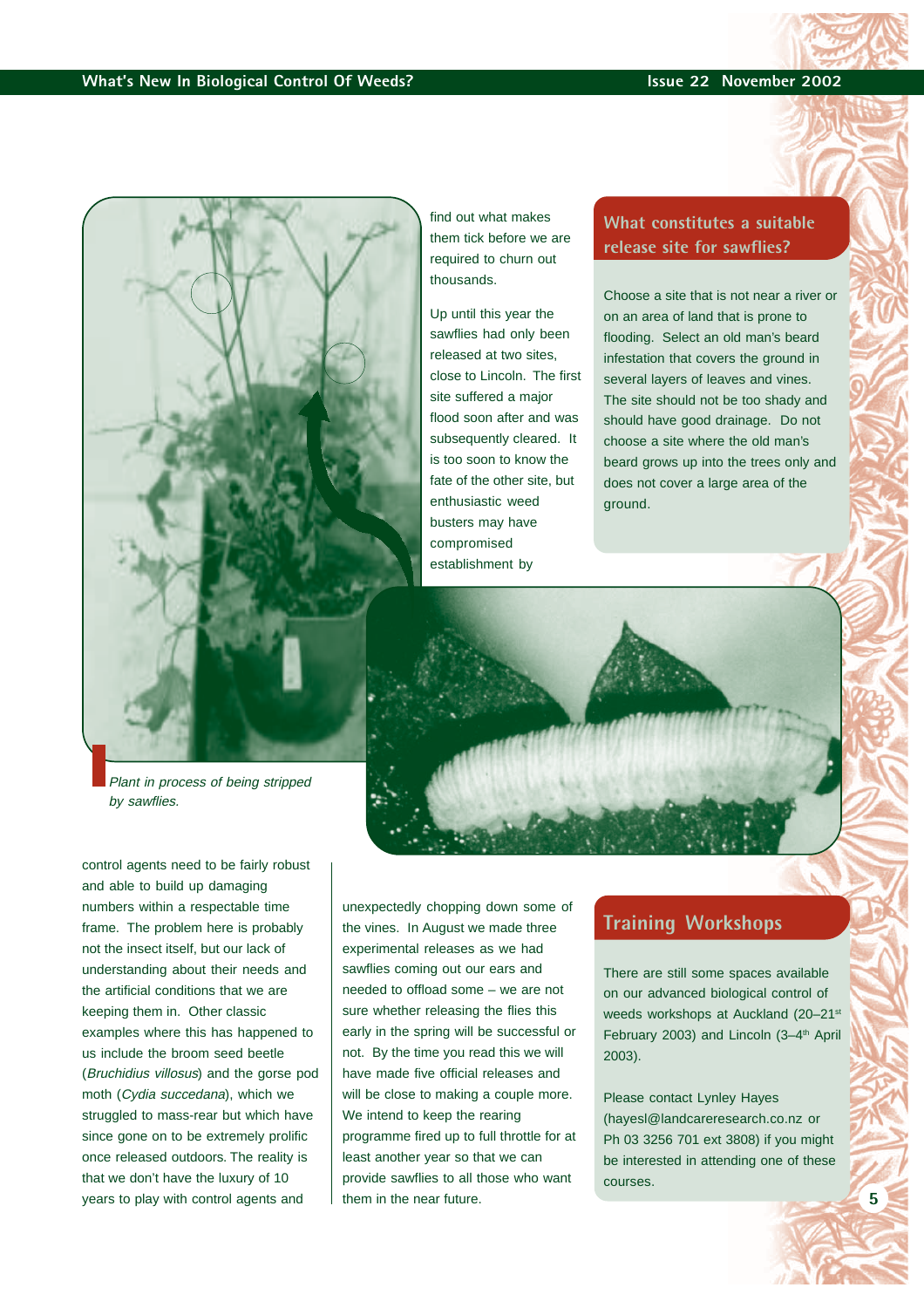## **Honeymoon over for Bridal Creeper?**

Believed to be an up and coming weed in New Zealand, bridal creeper (Asparagus asparagoides) is already classified as a Weed of National Significance in Australia (see website http://www.weeds.org.au/natsig.htm). The plant forms large mats of underground tubers that allow it to completely dominate an area and stop any other plants from getting a look in. New infestations continue to pop up with monotonous regularity, and birds feeding on the fruits are believed to be responsible for this. The implementation of a biological control programme against bridal creeper is now in full swing in Australia. Three agents have been released, and all are showing great promise.

A little leafhopper (Zygina sp.) was the first agent to be released in July 1999. School children and community

**6**

groups undertook their own rearing programmes to ensure this tiny sapsucker was released widely without delay. "The leafhopper is establishing well and already causing major damage to bridal creeper infestations in Western Australia, South Australia and New South Wales," reports Kathryn Batchelor of CSIRO Entomology. When plants are subjected to a heavy leafhopper attack they can be severely defoliated and forced to use up some of the reserves they have tucked away in their underground tubers. The amount of fruiting is also reduced.

The second agent released, a rust fungus (Puccinia myrsiphylli), hasn't been sleeping on the job either. Since its debut in July 2000 the rust has been released at more than 550 sites, and community groups have again helped to make this possible. Once the disease takes hold bridal creeper plants are severely weakened and may even die. "Already we are seeing bridal creeper becoming less competitive at

the first sites where the rust was released," reports Louise Morin, of CSIRO Entomology and the CRC for Australian Weed Management. "In New South Wales and Western Australia, where conditions have been most favourable to the rust, few fruits have been produced on plants heavily infected by the rust. This is an excellent initial outcome that will help reduce further spread of the weed," suggests Louise.

 A third control agent for bridal creeper was released for the first time in July this year. The larvae of a foliagefeeding beetle (Crioceris sp.) are the damaging stage and they feed on leaves and shoots. Hopefully this beetle will establish successfully and

> "Already we are seeing bridal creeper becoming less competitive "

> > be able to further suppress the plant's ability to climb, make fruit and spread to new areas.

With such a strong and promising lineup of control agents it looks like the honeymoon may now be well and truly over for bridal creeper!



Ruth Aveyard (CSIRO Entomology) surveys bridal creeper near Narooma (NSW) heavily damaged by the rust.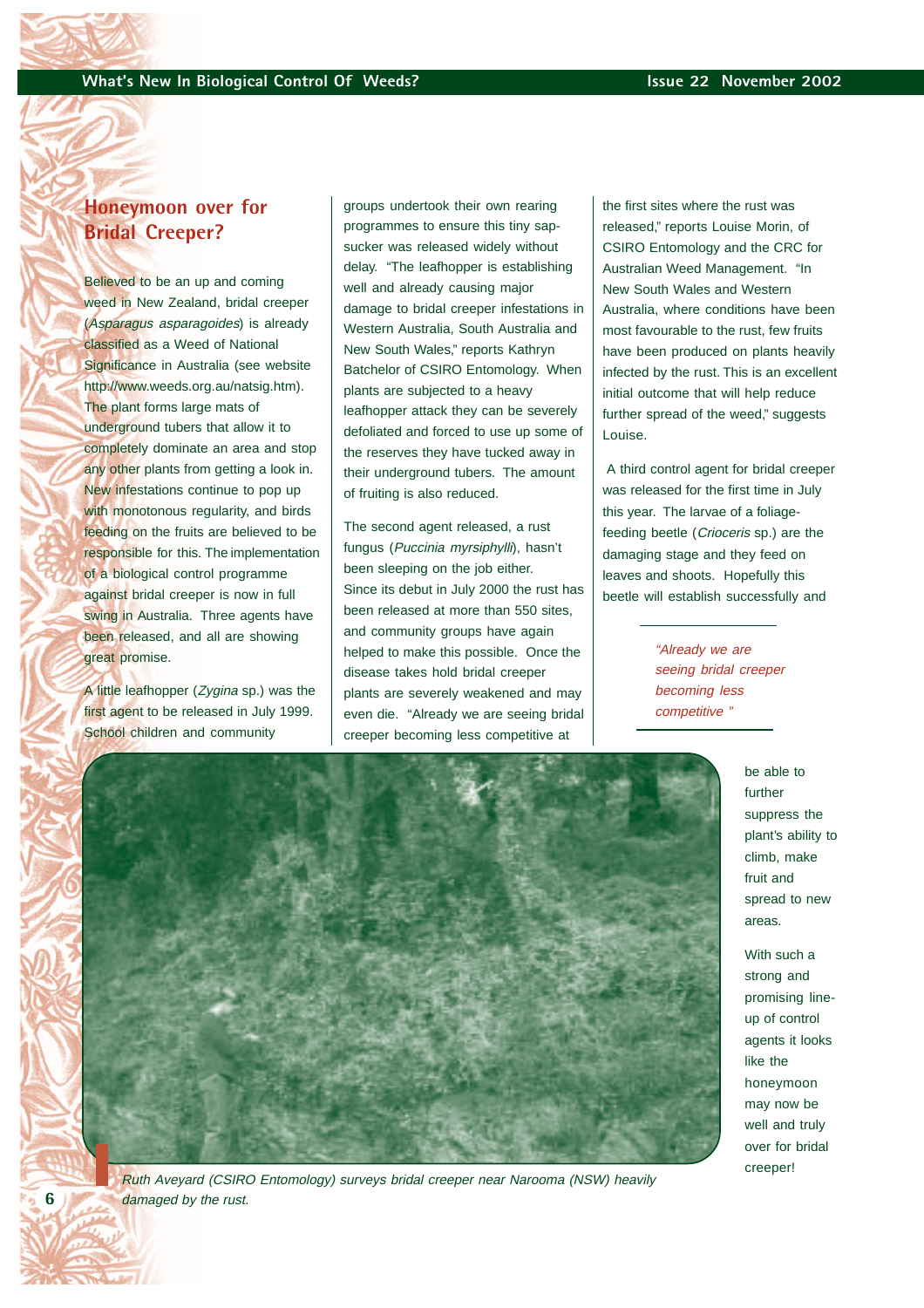## **Things To Do This Summer**

We all need to get a chance to kick up our heels and take a summer holiday so it's quite handy that there isn't too much work to do on the biocontrol front at this time. However, things you might need to plan for include:

- Harvesting broom seed beetles (Bruchidius villosus) – the beetles seem to be dispersing quite well under their own steam but you will still be able to speed things up by giving them a helping hand. If you are redistributing the beetles while they are still inside the pods, you need to keep a close eye on pod development. Do not harvest the pods until they are brown and mature, but be aware that a spell of hot weather can cause the pods to ripen rapidly and burst open – it won't matter if a few have already burst.
- Harvesting cinnabar moth caterpillars (Tyria jacobaeae) – cinnabar moth still has a patchy distribution in New Zealand, but it appears to be on the increase, at least in some regions. The moth can be difficult to establish in some areas and the reason why is not always obvious. If you have been unsuccessful in a particular area in the past then it's probably better to try somewhere else. Be careful not to cook your caterpillars by leaving them out in the sun in plastic containers or in a hot car. Keep them as cool as possible using chillybins and freezer pads, and get them to their new homes as soon as you can.



Heather beetle larvae

Include the minimum amount of plant material that they need to survive the journey, as cut ragwort can sometimes give off gases in hot weather that can be toxic to the caterpillars inside a poorly ventilated container.

Checking gorse colonial hard shoot moth (Pempelia genistella) release sites – the caterpillars remain tiny throughout the winter and put on a growth spurt in the spring as they forage on young buds, shoots and flowers. Late spring is the best time to look for this agent as the caterpillars and webs will be at their largest (up to 2.5 cm long and 20 cm across, respectively). Check the gorse near the release point for webs with green-and-brownstriped caterpillars inside. Feeding damage and balls of frass should also be quite obvious and help you to distinguish these webs from spider webs. The webs should remain obvious for some time over the summer after the

caterpillars have pupated. If you are lucky you may see the moths themselves in December/January sitting close to old webs, but they will be difficult to distinguish from other moths.

Checking on heather beetle (Lochmaea suturalis) release sites – unless heather beetles are present in large numbers and have caused a lot of damage to the plants they are likely to be hard to find. The adult beetles tend to drop to the ground when disturbed and the greyish-white larvae can also be hard to spot. The best ways to check on the establishment success or spread of this agent is by beating heather plants with a stick over a white sheet or beating tray, or by using a sweep net.

**Remember to read up the relevant pages in "The Biological Control of Weeds Book" before embarking on any of these activities!**